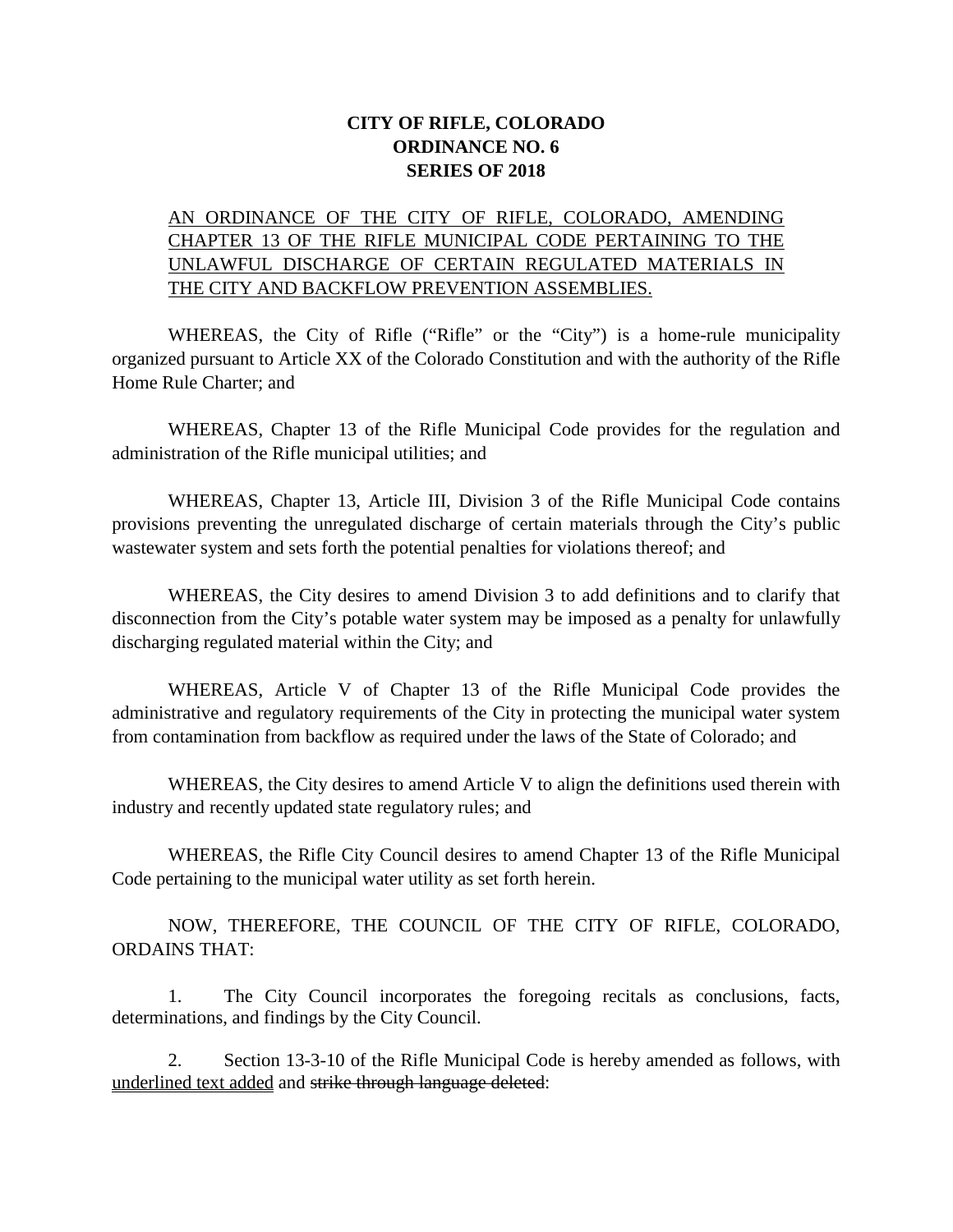City of Rifle, Colorado Ordinance No. 6, Series of 2018 Page 2 of 4

### **Sec. 13-3-10. - Definitions.**

Whenever the following words or phrases are used in this Article, they shall have the following meanings:

*\*\*\**

*Grease interceptor* means a large outdoor devices used to prevent fats, oils, and grease associated with food service, usually installed underground and cleaned by a third party.

*Grease trap* means a small indoor device located at point of use and maintained by staff of the facility identified.

*\*\*\**

*Sand oil separator* means a large outdoor device used to prevent fats, oils and grease associated with automotive service, usually installed underground and cleaned by a third party.

*\*\*\**

*SS (Suspended solids)* means solids that either float on the surface of or are in suspension in water, sewage or other liquids and which are removable by laboratory filtering.

*\*\*\**

*Third-party affidavit* means a document provided by service providers to the utility department as a proof of service.

3. Section 13-3-250 of the Rifle Municipal Code is hereby amended as follows, with underlined text added and strike through language deleted:

# **Sec. 13-3-250. - Remedial action.**

If any waters or wastes are discharged or are proposed to be discharged to the public wastewater system, which waters or wastes contain the substances or possess the characteristics enumerated in Section 13-3-220 of this Article and which may have a deleterious effect upon the wastewater reclamation facilities or process or upon the receiving stream, or which otherwise create a hazard to the public health or constitute a public nuisance, the Superintendent may, in addition to all other remedies: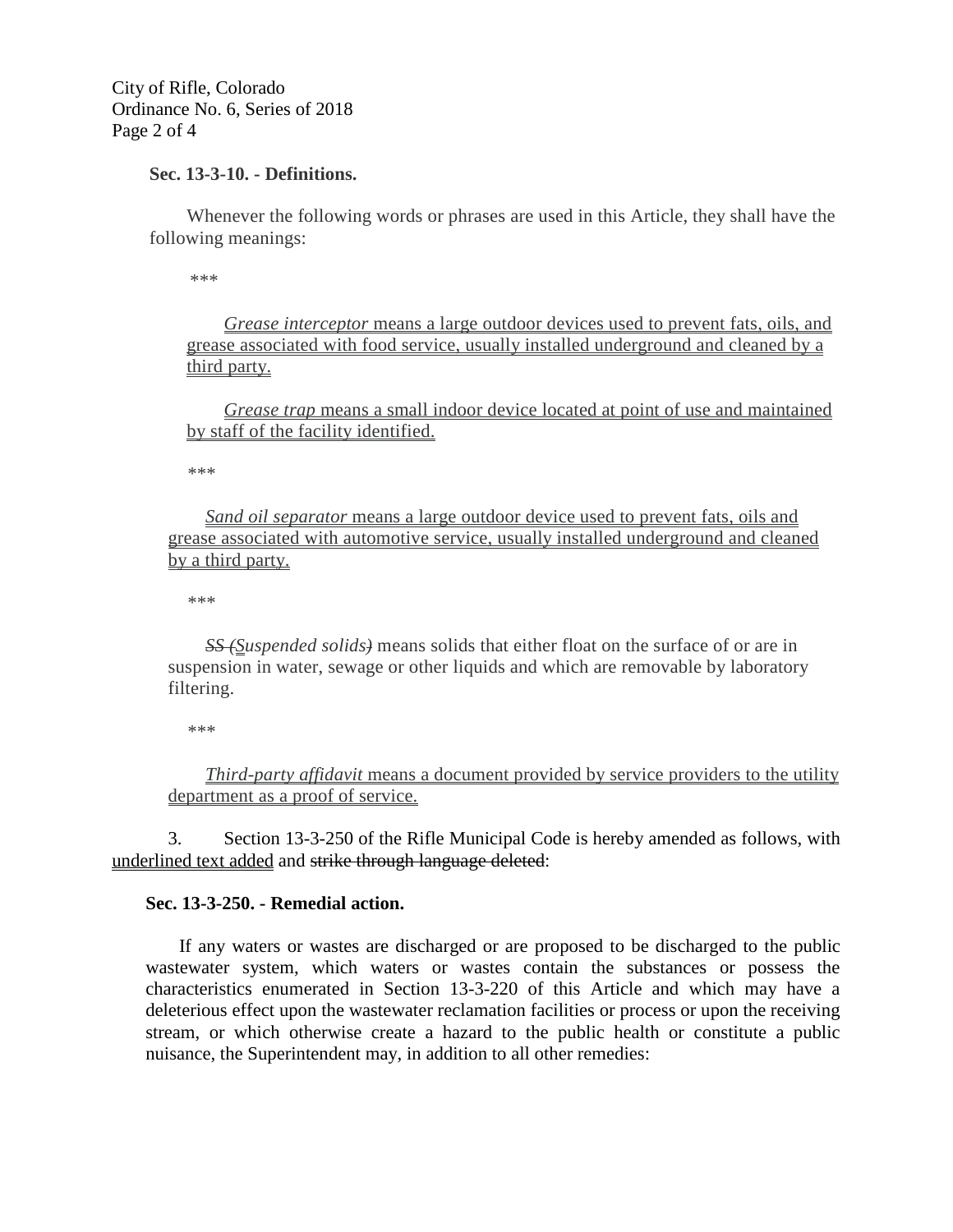- (1) Disconnect potable water service and Rrefuse to accept the wastes into the public wastewater system;
- (2) Require pretreatment by the person at his or her own expense to an acceptable condition for discharge to the public wastewater system;
- (3) Require control over the quantities and rates of discharge; or
- (4) Require payment to cover the added cost of handling and treating the wastes.

4. Section 13-3-310 of the Rifle Municipal Code is hereby amended as follows, with underlined text added and strike through language deleted:

# **Sec. 13-3-310. - Enforcement.**

(a) In the event of the discharge of any waters or wastes which are prohibited by this Article, the Superintendent may suspend the wastewater treatment service by disconnection of potable water service and/or the discharge permit of a user or discharger when the actual or threatened discharge presents or may present an imminent or substantial danger to the health or welfare of persons, substantial danger to the environment or interference with the operation of the wastewater treatment facilities, or violates any pretreatment limits imposed by this Article or any discharge permit issued pursuant to this Article. Any user or discharger notified of the suspension of wastewater treatment service or of the discharge permit shall, within a reasonable period of time as determined by the Superintendent, cease all discharges. In the event of failure of the user or discharger to comply voluntarily with the suspension order within the specified time, the Superintendent shall immediately commence judicial proceedings to compel compliance with such order.

\*\*\*\*

5. Chapter 13, Article V of the Rifle Municipal Code is hereby amended as set forth on **Exhibit A**, attached and incorporated herein, with double underlined text added and strike through language deleted:

INTRODUCED on May 16, 2018, read by title, passed on first reading, and ordered published by title as required by the Charter.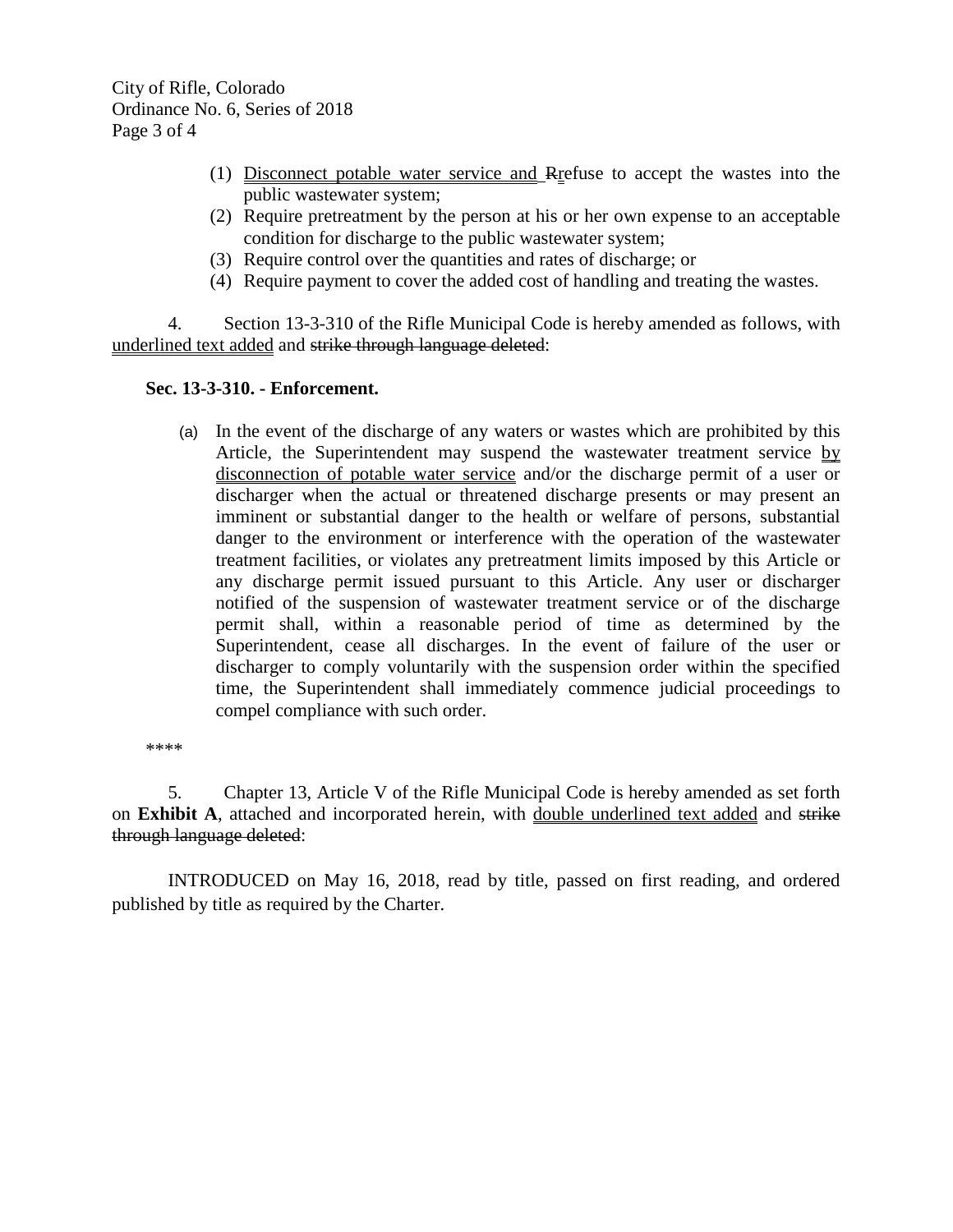City of Rifle, Colorado Ordinance No. 6, Series of 2018 Page 4 of 4

\_\_\_\_\_\_\_\_\_\_\_\_\_\_\_\_\_\_\_\_\_\_\_\_\_\_\_\_\_\_\_

INTRODUCED a second time at a regular meeting of the Council of the City of Rifle, Colorado, held on June 6, 2018, passed without amendment, approved, and ordered published in full as required by the Charter.

Dated this \_\_\_\_ day of \_\_\_\_\_\_\_\_\_\_\_\_\_\_\_\_ 2018.

CITY OF RIFLE, COLORADO

BY: \_\_\_\_\_\_\_\_\_\_\_\_\_\_\_\_\_\_\_\_\_\_\_\_\_\_\_\_\_\_\_\_\_

ATTEST: Mayor

City Clerk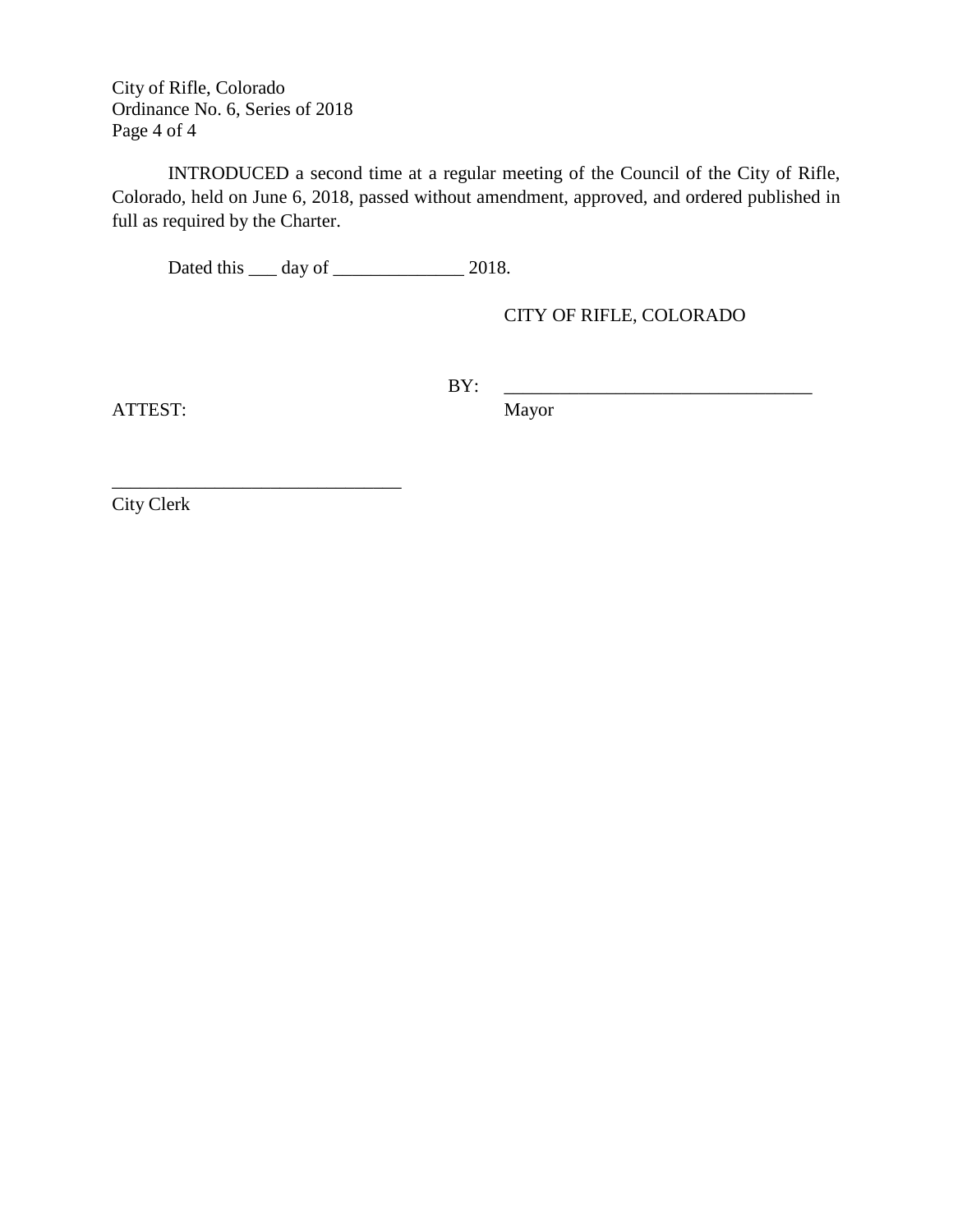### **Ordinance No. 6, Series of 2018**

### **Exhibit A**

### **CHAPTER 13 – Municipal Utilities**

#### **ARTICLE V - Backflow Prevention Devices**

#### **Sec. 13-5-10. - Legislative intent.**

It is the intent of the City Council by this Article to protect the municipal water system from contamination or pollution by backflow from cross connections within an owner's internal distribution system or private water system, and to provide for the maintenance of a continuing program of cross-connection control, which will systematically prevent the contamination of the municipal water supply system. It is further the intention of the City Council to comply with state law, and Section 11.1.2 of Regulation 11 of Colorado Primary Drinking Water Regulations, as promulgated and approved by the Colorado Department of Public Health and Environment.

#### **Sec. 13-5-20. - Responsibility.**

- (a) The City Manager is hereby delegated the responsibility to implement a cross-connection control program in accordance with this Article, and for the enforcement thereof. If a backflow prevention device is required at the City water service connection to any owner's premises for the protection of the municipal water system, the City Manager shall give notice in writing to the owner to install an approved backflow prevention device assembly at each service connection to the premises. The owner shall install an approved device assembly or devices assemblies at the owner's own expense.
- (b) No provision of this Article exempts the owner from the cross-connection control provisions for internal water distribution systems as contained in the Plumbing Code, which has previously been adopted by reference.

#### **Sec. 13-5-30. - Definitions.**

Unless the context specifically indicates otherwise, the meanings of terms used in the Article shall be as follows:

*Air-gap* means the unobstructed vertical distance through the free atmosphere between the lowest opening from any pipe or faucet supply water to a tank, plumbing fixture or other device and the flood level rim of the vessel. An approved air-gap shall be at least double the diameter of the supply pipe, measured vertically, above the flood level rim of the vessel and, in no case, less than one (1) inch. When an air-gap is used at the service connection to prevent the contamination or pollution of the public potable water system, an emergency bypass shall be installed around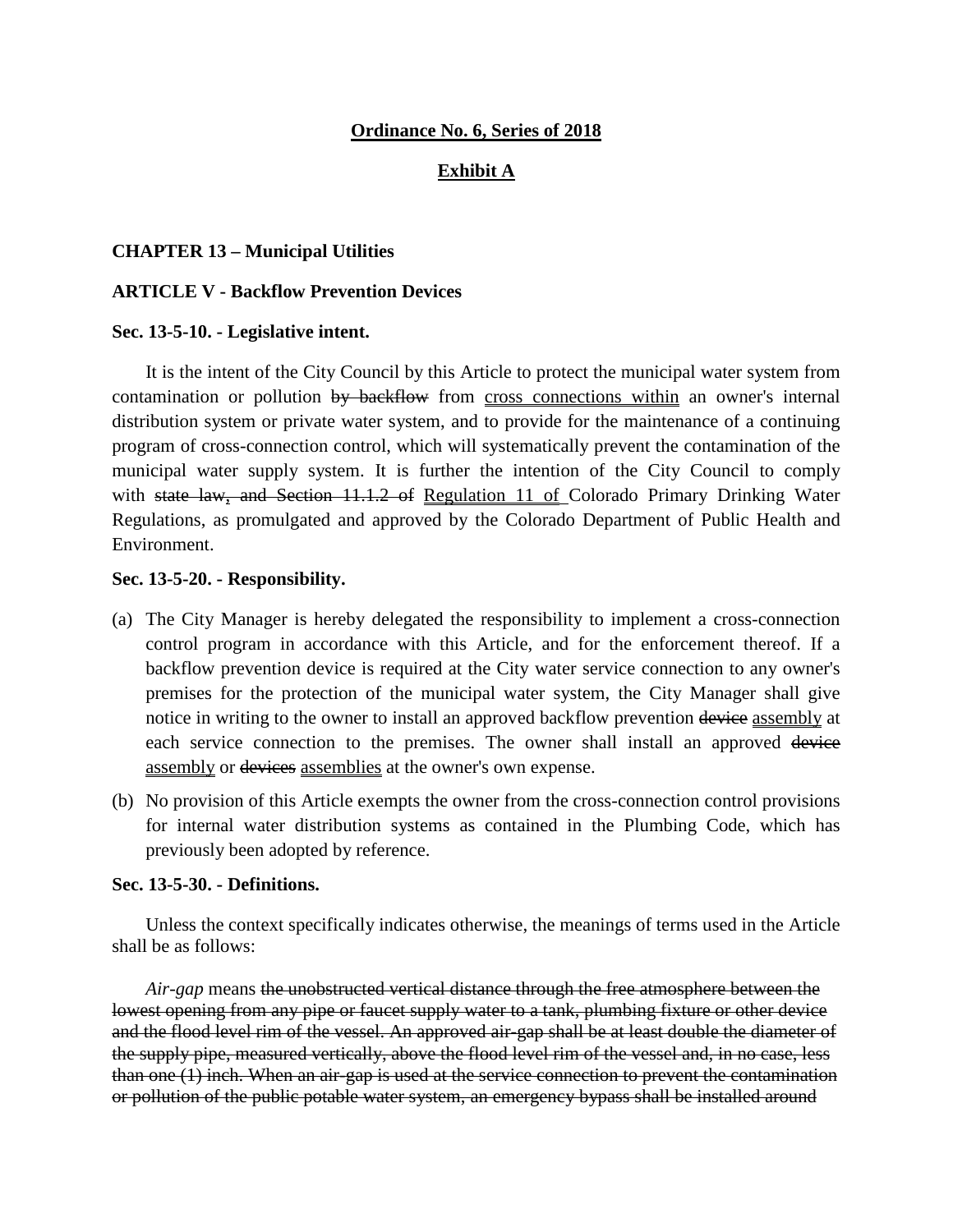the air-gap system and an approved reduced pressure principal device shall be installed in the bypass system. a physical separation between the free flowing discharge end of a potable water supply pipeline and an open or non-pressure receiving vessel installed in accordance with standard AMSE A112.1.2.

*Approved* means accepted by the utility as meeting the applicable specifications stated or cited in this Article, or as suitable for the proposed use.

*Auxiliary water supply* means any water supply on or available to the premises other than the City's approved public potable water supply. These auxiliary waters may include water from another purveyor's public potable water supply or any natural source such as a well, spring, river, stream, pond, lake, etc., or *used waters* or *industrial fluids.* These waters may be polluted or contaminated or may be objectionable and constitute an unacceptable water source over which the utility does not have sanitary control.

*Backflow* means-the undesirable reversal of the direction of flow of the water or mixtures of water and other liquid, gases or other substances into the distribution pipes of the potable water supply system from any source caused by backpressure and/or backsiphonage, the undesirable reversal of flow of water or mixtures of water and other liquids, gases or other substances into the public water systems distribution system from any source or sources other than its intended source.

*Backflow prevention* device assembly means any device, method or type of construction designed to prevent backflow or backsiphonage into the public water supply by isolating the owner's water system from the public water system. any mechanical assembly installed at a water service line or at a plumbing fixture to prevent a backflow contamination event, provided that the mechanical assembly is appropriate for the identified contaminant at the cross connection and is an in-line field-testable assembly.

*Backpressure* means backflow caused by a pump, elevated tank, boiler or means that could create an elevated pressure within the nonpotable water system greater than the supply pressure.

*Backsiphonage* means the flow of water or other liquids, mixtures or substances into the distribution pipes of a potable water supply system from any source other than its intended source caused by negative or subatmospheric pressure in the potable water supply system.

*Certified tester* means a person who has passed an approved testing course and who is listed by the City as a certified tester. *Certified Cross-Connection Control Technician* means a person who possesses a valid Backflow Prevention Assembly Tester certification from one of the following approved organizations: American Society of Sanitary Engineering (ASSE) or the American Backflow Prevention Association (ABPA). If a certification has expired, the certification is invalid.

*Check valve* means a self-closing device which is designed to permit the flow of fluids in one (1) direction and to close if there is a reversal of flow.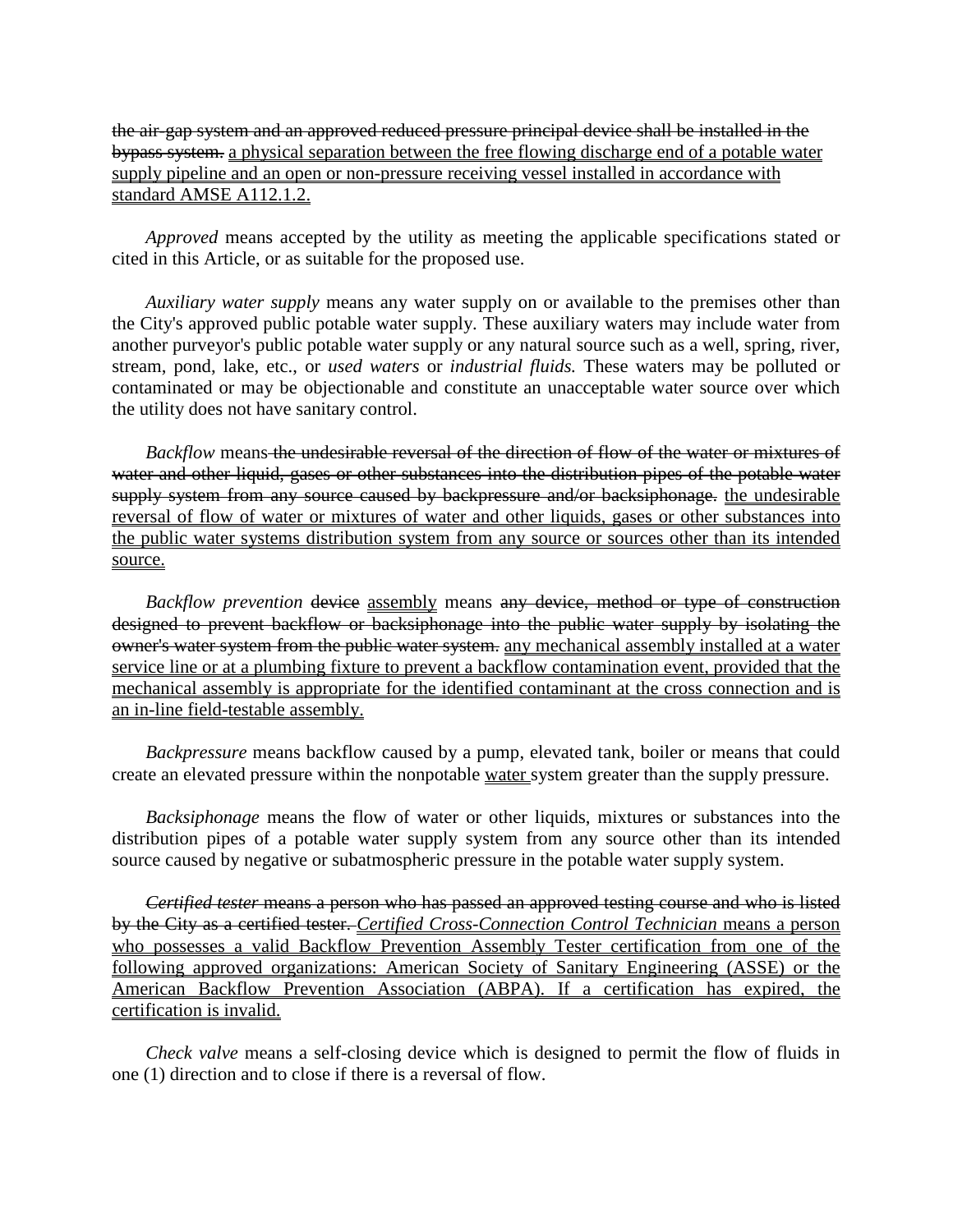*Colorado Department of Health Cross Connection Control Manual* means a manual that has been published by the State addressing cross-connection control practices which will be used as a guidance document for the utility in implementing a cross-connection control program as outlined in Section 13-5-20 above.

*Contamination* means an impairment of the quality of the potable water by sewage, industrial fluids, waste liquids, compounds or other materials to a degree which creates an actual hazard to the public health through poisoning or through the spread of disease.

# *Controlled* means having a properly installed, maintained, and tested or inspected backflow prevention assembly or backflow prevention method that prevents backflow through a crossconnection.

*Critical level* means the critical level (C-L or C/L) marking on a backflow prevention device assembly or vacuum breaker which is a point conforming to approved standards and established by the testing laboratory (usually stamped on the device by the manufacturer), which determines the minimum elevation above the flood-level rim of the fixture, highest point of usage, or receptacle served at which the device may be installed. When a backflow prevention device assembly does not bear a critical level marking, the bottom of the vacuum breaker, combination valve or any such approved device assembly shall constitute the *critical level*.

*Cross-connection* means any physical arrangement whereby a public water supply is connected, directly or indirectly, with any other water supply system, sewer, drain, conduit, pool, storage reservoir, plumbing fixture or other device which contains or may contain contaminated water, sewage or other waste or liquid of unknown or unsafe quality which may be capable of imparting contamination to the public water supply as a result of backflow. Bypass arrangements, jumper connections, removable sections, swivel or changeover devices, four-way valve connections and other temporary or permanent devices through which, or because of which, backflow would occur are considered to be cross-connections. any connection that could allow any water, fluid, or gas such that the water quality could present an unacceptable health and/or safety risk to the public, to flow from any pipe, plumbing fixture, or a customer's water system into a public water system's distribution system or any other part of the public water system through backflow.

*Cross-connections, controlled* means a connection between a potable water system and a nonpotable water system with an approved backflow prevention device assembly properly installed that will continuously afford the protection commensurate with the degree of hazard.

# *Cross-connection, uncontrolled* means a connection between a potable water system and a nonpotable water system that does not have an approved backflow prevention assembly installed.

*Double check valve assembly* means an assembly of two (2) independently operating approved check valves with tightly closing shut-off valves on each side of the check valves, plus properly located test cocks for the testing of each check valve. The entire assembly shall meet the design and performance specifications and approval of a recognized and utility-approved testing establishment for backflow prevention devices assemblies. To be approved, these devices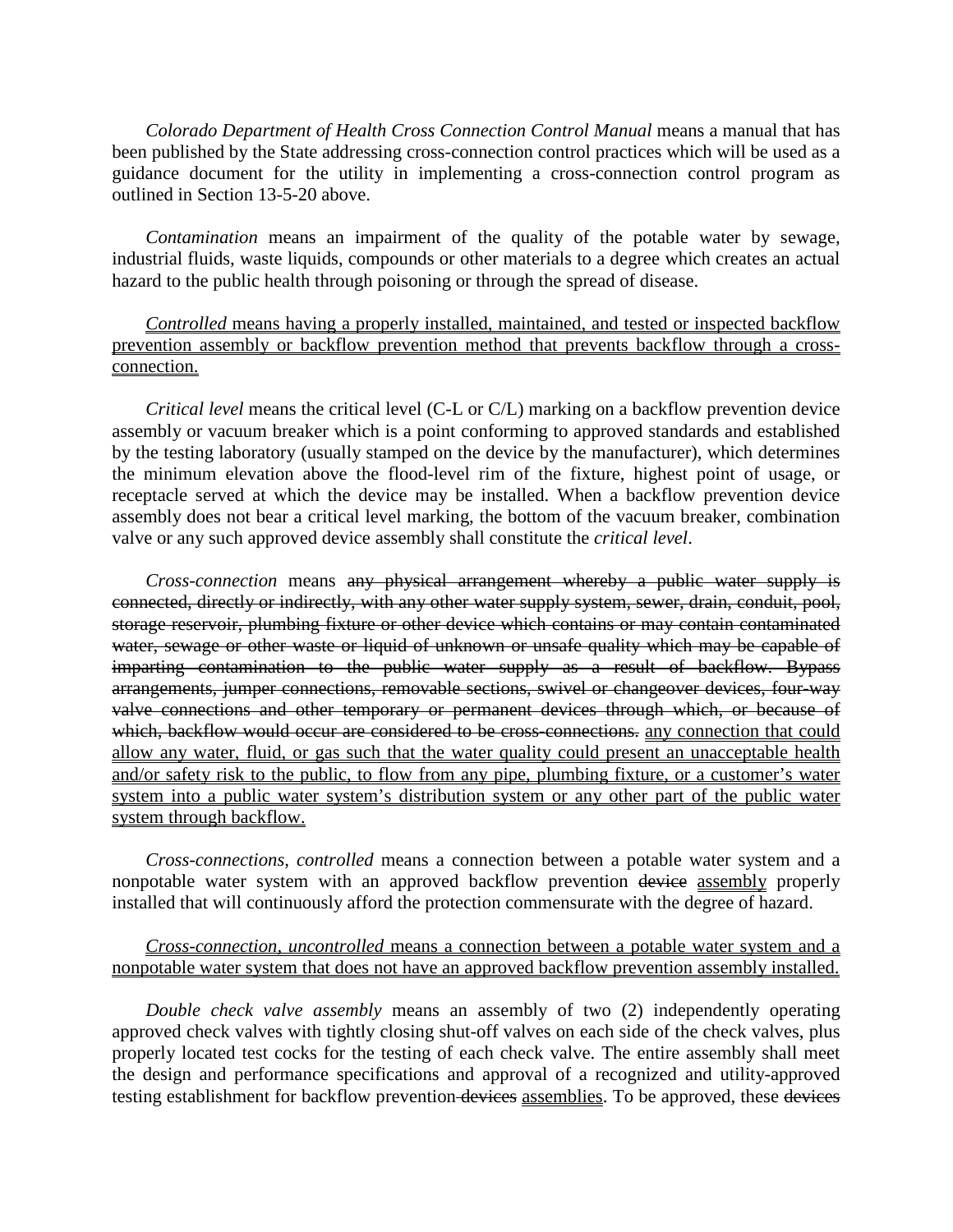assemblies must be readily accessible for in-line maintenance and testing and be installed where no part of the device will be submerged.

#### *Flood-level rim* means the edge of the receptacle from which liquid overflows.

*Hazard, degree of* means the term is derived from an evaluation of the potential risk to public health and the adverse effect of the hazard upon the potable water system.

*Hazard, health* means any condition, device or practice in the water supply system and its operation which could create or, in the judgment of the City Manager, may create, a danger to the health and well-being of the water consumer. An example of a health hazard is a structural defect, including cross-connections, in a water supply system, or a direct connection of a potable water supply line to a sanitary sewer.

*Hazard, plumbing* means a plumbing type cross-connection in a consumer's potable water system that has not been properly protected by a vacuum breaker, air-gap separation or backflow prevention device assembly. Unprotected plumbing type cross-connections are considered to be a health hazard.

*Hazard, pollutional* means an actual or potential threat to the physical properties of the water system or to the potability of the public *potable water system* or the consumer's potable water system, but which would constitute a nuisance or be aesthetically objectionable or could cause damage to the system or its appurtenances, but would not be dangerous to health.

*Hazard, system* means an actual or potential threat of severe damage to the physical properties of the public potable water system or the consumer's potable water system or of a pollution or contamination which would have a protracted effect on the quality of the potable water in the system.

*Industrial fluids system* means any system containing a fluid or solution which may be chemically, biologically or otherwise contaminated or polluted in a system, pollutional or plumbing hazard if introduced into an approved water supply. This may include, but not be limited to: polluted or contaminated waters; all types of process waters and *used waters* originated from the public potable water system which may have deteriorated in sanitary quality; chemicals in fluid form; plating acids and alkalies, circulated cooling waters connected to an open cooling tower and/or cooling towers that are chemically or biologically treated or stabilized with toxic substances; contaminated natural waters such as from wells, springs, streams, rivers, lakes, dams, ponds, retention pits, irrigation canals, systems, etc.; oils, gases, glycerine, paraffins, caustic and acid solutions and other liquid and gaseous fluids used in industrial or other purposes or for fire-fighting purposes.

*Nonpotable water* means water that is not safe for human consumption or that is of questionable quality.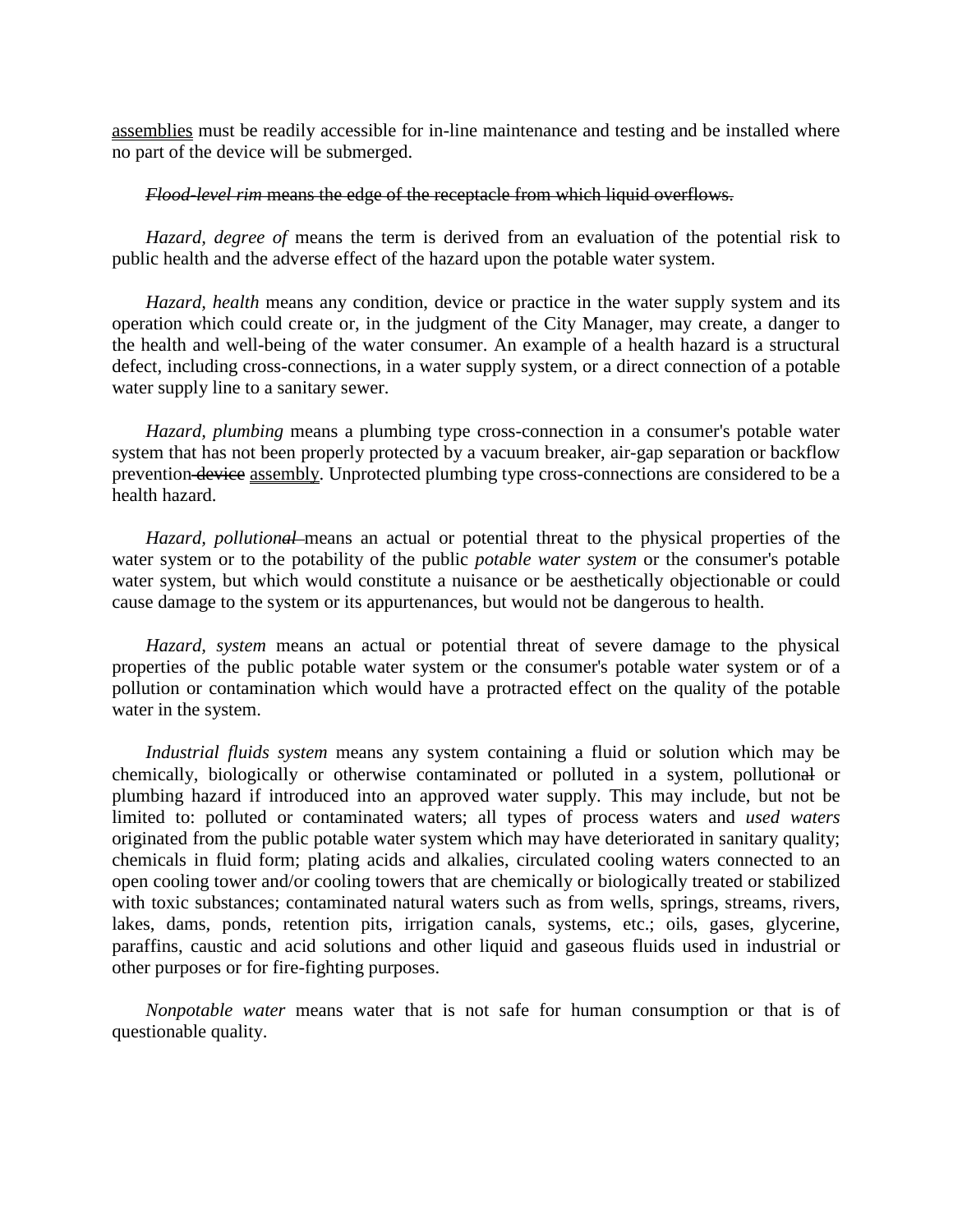*Pollution* means the presence of any foreign substance (organic, inorganic, radiological or biological) in the water that may degrade the water quality so as to constitute a hazard or impair the water's usefulness.

*Potable water* means water free from impurities in amounts sufficient to cause disease or harmful physiological effects. The bacteriological, chemical and radiological quality shall conform with State of Colorado Primary Drinking Water Regulations.

*Reduced pressure principal* device assembly means an assembly of two (2) independently operating approved check valves with an automatically operating differential relief valve between the two (2) check valves, tightly closing shut-off valves on either side of the check valves, plus properly located test cocks for the testing of the check and relief valves. The entire assembly shall meet the design and performance specifications and approval of a recognized and utility-approved testing agency for backflow prevention assembliesCertified Cross-Connection Control Technician. The device assembly shall operate to maintain the pressure in the zone between the two (2) check valves at a level less than the pressure on the public water supply side of the device. At cessation of normal flow, the pressure between the two (2) check valves shall be less than the pressure on the public water supply side of the device. In case of leakage of either of the check valves, the differential relief valve shall operate to maintain the reduced pressure in the zone between the check valves by discharging to the atmosphere. To be approved, these devicse assembly must be readily accessible for in-line maintenance and testing and be installed in a location where no part of the device will be submerged.

*Submerged inlet* means a water pipe or extension thereto from a public water supply terminating below the flood level rim in a tank, vessel, fixture or appliance which may contain water of questionable quality, waste or other contaminant, and which is unprotected against backflow.

*Survey* means a survey of property plumbing conducted by an authorized employee of the City of Rifle for the purposes of identifying cross-connections, both controlled and uncontrolled.

*Utility* means the City Water Utility and is vested with the authority and responsibility for the enactment and enforcement of this Article.

*Vacuum* means any pressure less than that exerted by the atmosphere.

*Vacuum breaker, atmospheric nonpressure type* means a vacuum breaker consisting of an air inlet opening and a nonloaded check disk valve designed to prevent backsiphonage only. The device assembly shall not be subjected to continuous static line pressure or backpressure or be installed where it would be under pressure for more than twelve (12) hours in any twentyfour-hour period.

*Water service connection* means the terminal end of the City's service; i.e., where the City loses jurisdiction and sanitary control over the water at its point of delivery to the customer's stop box or shut-off valve or meter, whichever comes first from the utility water main. If a meter is installed at the end of the service connection, *service connection* shall mean the downstream end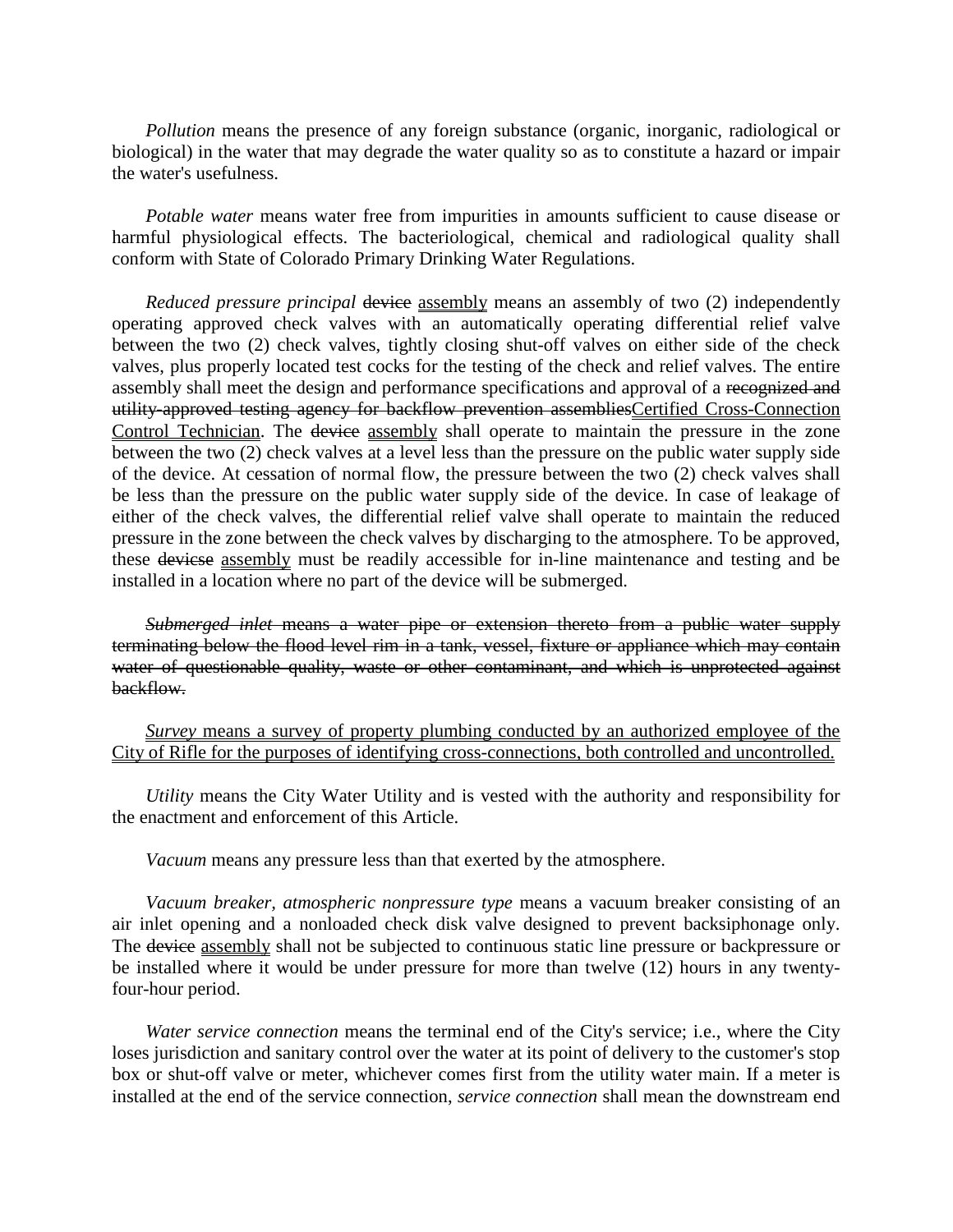of the meter. There shall be no unprotected take-offs from the service line ahead of any meter or backflow prevention device assembly located at the point of delivery to the customer's water system. *Service connection* shall also include water service connection from a fire hydrant and all other temporary or emergency water service connections from the public potable water system. For customers outside the City limits, *water service connection* means the terminal end of the City's service connection from the public potable water system to the customer's corporation curb stop or meter pit if no curb stop is present.

*Water Supply System* means a water distribution system, piping, connection fittings, valves and appurtenances within a building, structure, or premises. Water supply systems are also referred to commonly as premise plumbing systems.

# **Sec. 13-5-40. - Water system.**

The municipal water system shall consist of the source and distribution facilities of the water system to the point of the owner's system. The source shall include all components of the facilities utilized in the production, treatment, storage and delivery of water to the distribution system. The distribution system shall include the network of conduits used for the delivery of water from the source to the owner's system. The owner's water supply system shall begin at the water service connection.

# **Sec. 13-5-50. - Installation of backflow prevention device assembly.**

- (a) An approved backflow prevention device assembly shall be installed at or near the property line or immediately inside the structure being served; but in all cases, before the first branch line leading off the service line wherever the following conditions exist:
	- (1) In the case of premises having an auxiliary water supply which is not or may not be of safe bacteriological or chemical quality and which is not acceptable as an additional source by the City Manager, the public water system shall be protected against backflow from the premises by installing a backflow prevention device assembly in the service line appropriate to the degree of hazard.
	- (2) In the case of premises with in which any industrial fluids system or any other objectionable substance is handled in such a fashion as to create an actual or potential hazard to the public water system, the public water system shall be protected against backflow from the premises by installing a backflow prevention device assembly in the service line appropriate to the degree of hazard. This shall include the handling of process waters and waters originating from the public water system which have been subject to deterioration in quality.
	- (3) In the case of premises having internal cross-connections that cannot be permanently corrected and controlled or having intricate plumbing and piping arrangements, or where entry to all portions of the premises is not readily accessible for inspection purposes, making it impossible or impractical to ascertain whether or not dangerous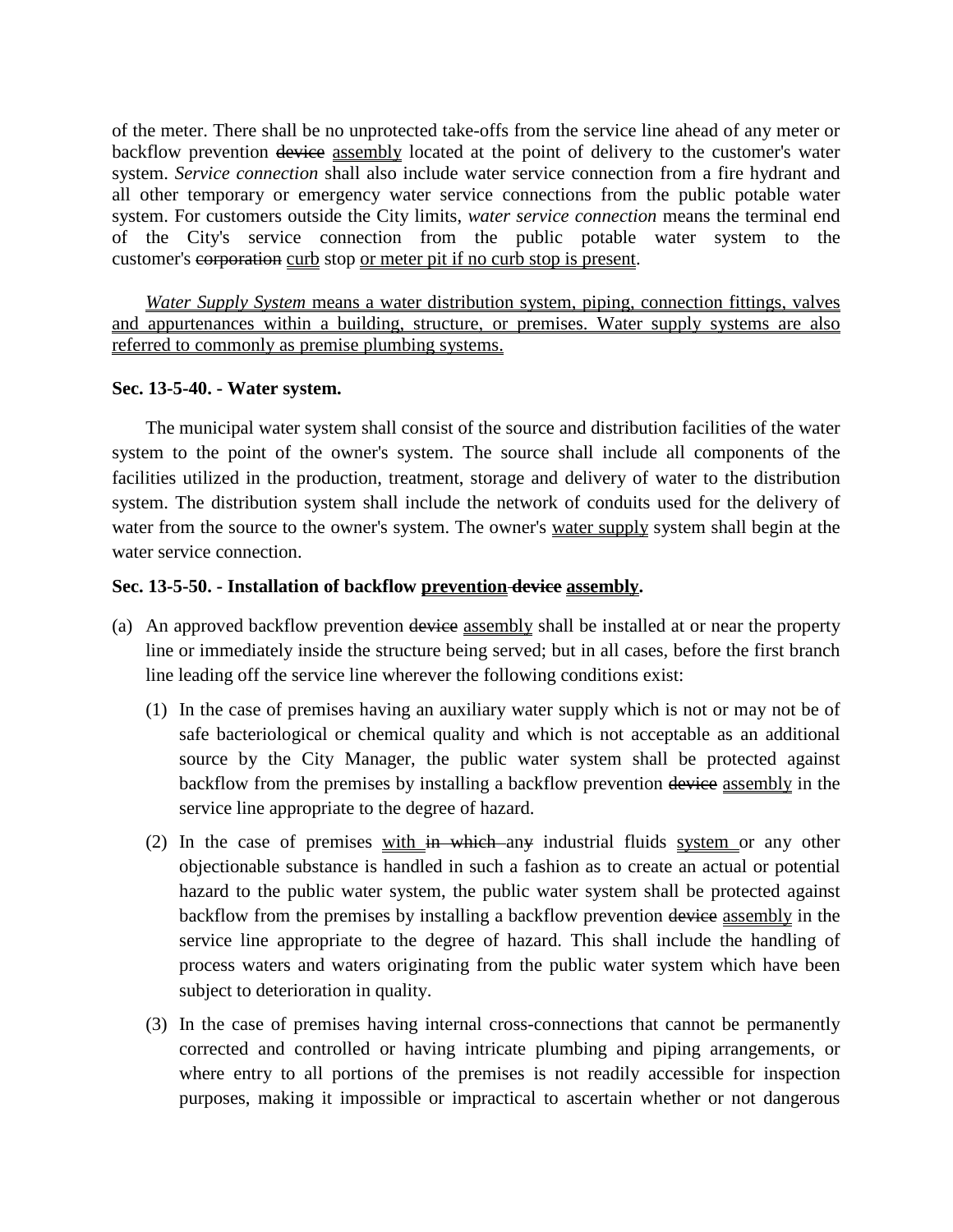cross-connections exist, the public water system shall be protected against backflow from the premises by installing a backflow prevention device assembly in the service line.

(b) Backflow prevention device assemblies are to be installed in an accessible location to facilitate inspection, testing and maintenance. Adequate drainage area for the device must be provided for in the event that water is released.

### **Sec. 13-5-60. –Surveys, I inspections, testing and repair.**

It is the responsibility of the owner to grant access to the City for the purpose of conducting cross-connection site surveys. It shall be the responsibility of the owner to correct any identified uncontrolled cross-connections within 120 days by installing the appropriate backflow prevention assembly for the degree of hazard identified and have certified inspections and operational tests made on the backflow prevention device assembly upon installation and at least once per year thereafter. The City Manager may require certified inspections at more frequent intervals. These inspections shall be made at the expense of the owner and shall be performed by certified City personnel or by a certified inspector approved by the City Manager a certified Cross-Connection Control Technician. A backflow prevention device assembly shall be repaired or replaced at the expense of the owner whenever a device an assembly is found to be defective. Site surveys are conducted at no expense to the owner. howeveer correction of identified crossconnection(s), including the purchase, installation, testing, and repairs of backflow prevention assemblies, shall be at the owner's expense.

### **Sec. 13-5-70. - Reporting and recordkeeping.**

The certified inspector certified Cross-Connection Control Technician shall report, on the form prescribed by the City, the results of inspections, tests and maintenance to the City Manager and the water owner. This report shall be submitted to the City Manager within ten (10) days following the completion of the inspection, test or maintenance of the device. The certified inspector shall also, on the form prescribed by the City, attach a card to the backflow prevention device assembly following such inspection, test or maintenance activity to document and date the activities performed. Records of all inspections, tests or maintenance activities, including materials and parts changed, shall be kept by the certified inspector certified Cross-Connection Control Technician and the owner. Backflow prevention assemblies that fail testing shall be reported to the City of Rifle immediately by email or phone call.

### **Sec. 13-5-80. - Types of backflow prevention device assemblies.**

The type of protective device assembly required shall depend upon the degree of hazard which exists, as determined by the City Manager, based upon the following general guidelines. In making this determination, the City Manager may utilize charts and criteria established by other municipalities in the State in implementing a cross-connection control program. The guidelines referred to in this Article are as follows: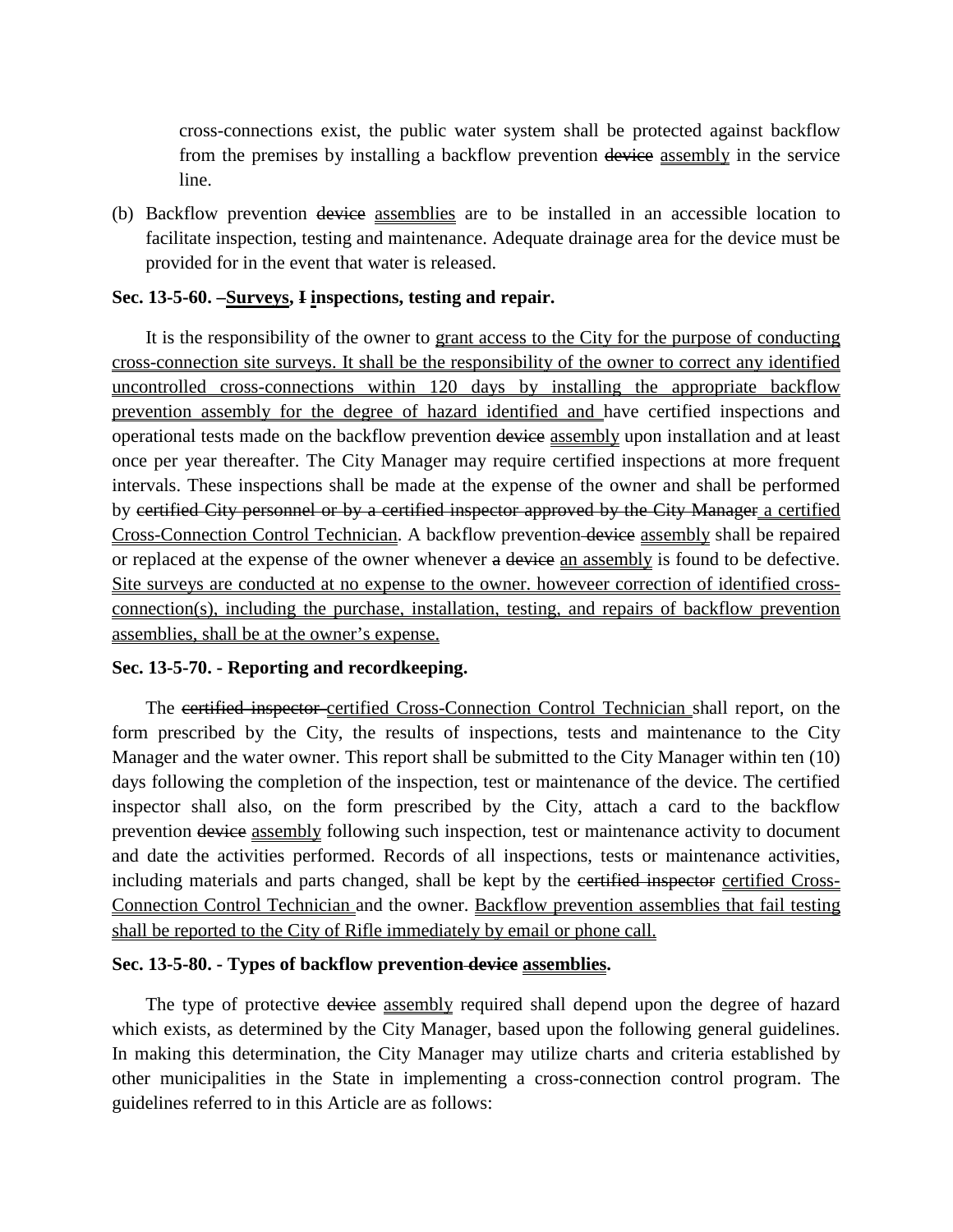- (1) In the case of any premises where there is an auxiliary water supply and it is not subject to any of the following rules, the municipal water system shall be protected by an approved air-gap separation or an approved reduced pressure principal backflow prevention device assembly.
- (2) In the case of any premises where there is water or any substance that would be objectionable but not hazardous to health if introduced into the municipal water system, the municipal water system shall be protected by an approved double check valve assembly.
- (3) In the case of any premises where there is any material dangerous to health which is handled in such a fashion as to create an actual or potential hazard to the municipal water system or there has been a backflow incident, either suspected or documented, the municipal water system shall be protected by an approved air-gap separation or an approved reduced pressure principal backflow prevention device assembly. Examples of premises where these conditions exist include but are not limited to sewage treatment plants, sewage pumping stations, chemical manufacturing plants, hospitals, mortuaries and electroplating and metal finishing plants.
- (4) In the case of any premises where there are uncontrolled cross-connections, either actual or potential, the municipal water system shall be protected by an approved reduced pressure principal backflow prevention device assembly at the service connection.
- (5) In the case of any premises where, because of security requirements or other prohibitions or restrictions, it is impossible or impractical to make a complete in-plant cross-connection survey, the municipal water system shall be protected against backflow or back siphonage from the premises by the installation of a backflow prevention device assembly in the service line. In this case, maximum protection shall be required; that is, an approved air prevention device shall be installed in each service connection to the premises.

### **Sec. 13-5-90. - Approved backflow prevention device assemblies.**

Any backflow prevention device required herein shall be of a model and size approved by the City Manager. The term *approved backflow prevention device* assemblies means a device an assembly that has been manufactured in full conformance with the standards established by the American Water Works Association entitled "AWWA C506-78 Standards for Reduced Pressure Principal and Double Check Valve Backflow Prevention Devices," which is hereby adopted by reference in its present form and as it may subsequently be amended from time to time as the City standard. The term *approved backflow prevention device* assembly also means a device an assembly that has completely met the laboratory and field performance specifications of the Foundation for Cross-Connection Control and Hydraulic Research (FCC and HR) of the University of Southern California established by "Specifications of Backflow Prevention